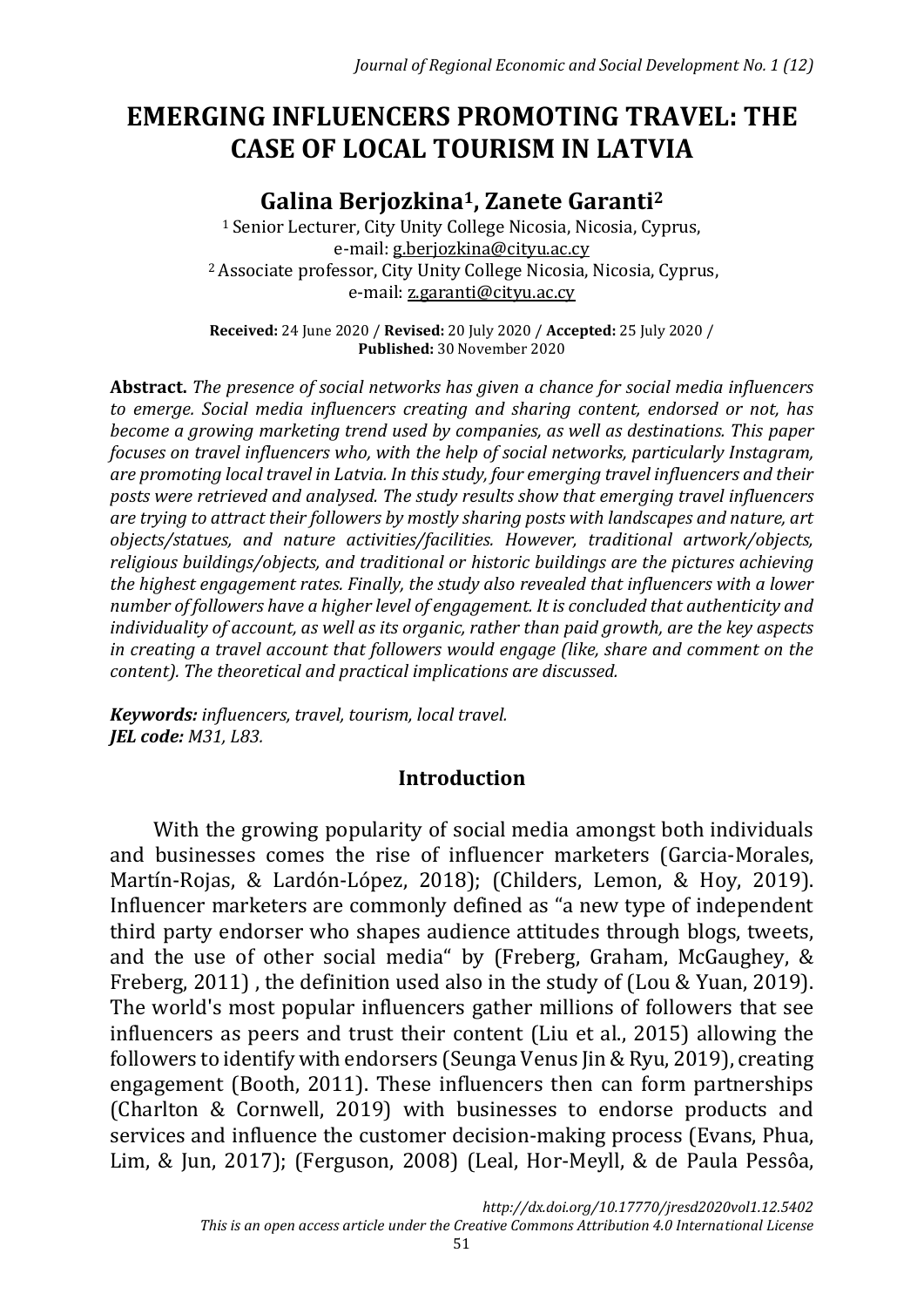2014) when using the right platforms and content to engage (Hughes, Swaminathan, & Brooks, 2019). Overall, due to more organic, authentic, and direct communication (Lou & Yuan, 2019) followers tend to trust influencers more than brand-generated content (Lou, Tan, & Chen, 2019), and even more than traditional celebrities (S. Venus Jin, 2019).

With the tourism industry being one of the world's largest and most dynamic industries (Aratuo & Etienne, 2019), influencer marketing has quickly become an important tool for promoting not just products and services but also destinations (Stoldt, Wellman, Ekdale, & Tully, 2019); (Xu (Rinka) & Pratt, 2018); (Bokunewicz & Shulman, 2017). From Youtube, Twitter, Facebook and other social site influencers (Lou & Yuan, 2019) to Instagram influencers creating travel hashtags (De Veirman, Cauberghe, & Hudders, 2017), millions of pictures, videos, reviews, and other eWOM information are created about destinations (Backaler, 2018). The use of influencer marketers has become an integral part of the overall destination marketing strategy (Ong & Ito, 2019); (Gretzel, 2017a).

Although influencers are personalities having a large number of followers on either multiple platforms (e.g. Facebook, Twitter, Youtube, etc.) or only one platform (Lou & Yuan, 2019), when it comes to destinations, the most active place of communication seems to be Instagram (Vrana, Khan, Karavasilis, Kehris, & Kydros, 2019), due to its visual nature that allows photo and video editing and sharing (Sheldon & Bryant, 2016). Apart from visuals, Instagram also promotes the use of hashtags (Gretzel, 2017b), which allows them to situate and archive posts and pictures within a specific genre (Cardell & Douglas, 2018). As per 2019, there were 452 million posts with #travel, 96.4 million posts with #travelphotography and 49.7 million posts with #travelblogger hashtags on Instagram.

With the conditions that affected the world at the beginning of 2020 due to rapid spread of COVID-19, the international tourism industry has seen a dramatic drop in travel activity (Aloi et al., 2020), but nevertheless local travel activities were allowed and encouraged in the majority of the EU countries, including Latvia, where local travel activity reached new heights. Multiple local travel influencers emerged to inspire followers to explore Latvia and as per June 2020, several hashtags like #latviatravel (32.2 thousand posts) and #visitlatvia (106 thousand posts) were being used to promote it. This research in particular focuses on emerging travel influencers in Latvia and aims to explore their role in promoting local travel amongst their followers.

This research aims to address several research gaps. Despite ongoing research in the field of social media marketing, academic research into exploring specifically Instagram as a commonly used site for travel and destination marketing is still limited (Djafarova & Rushworth, 2017).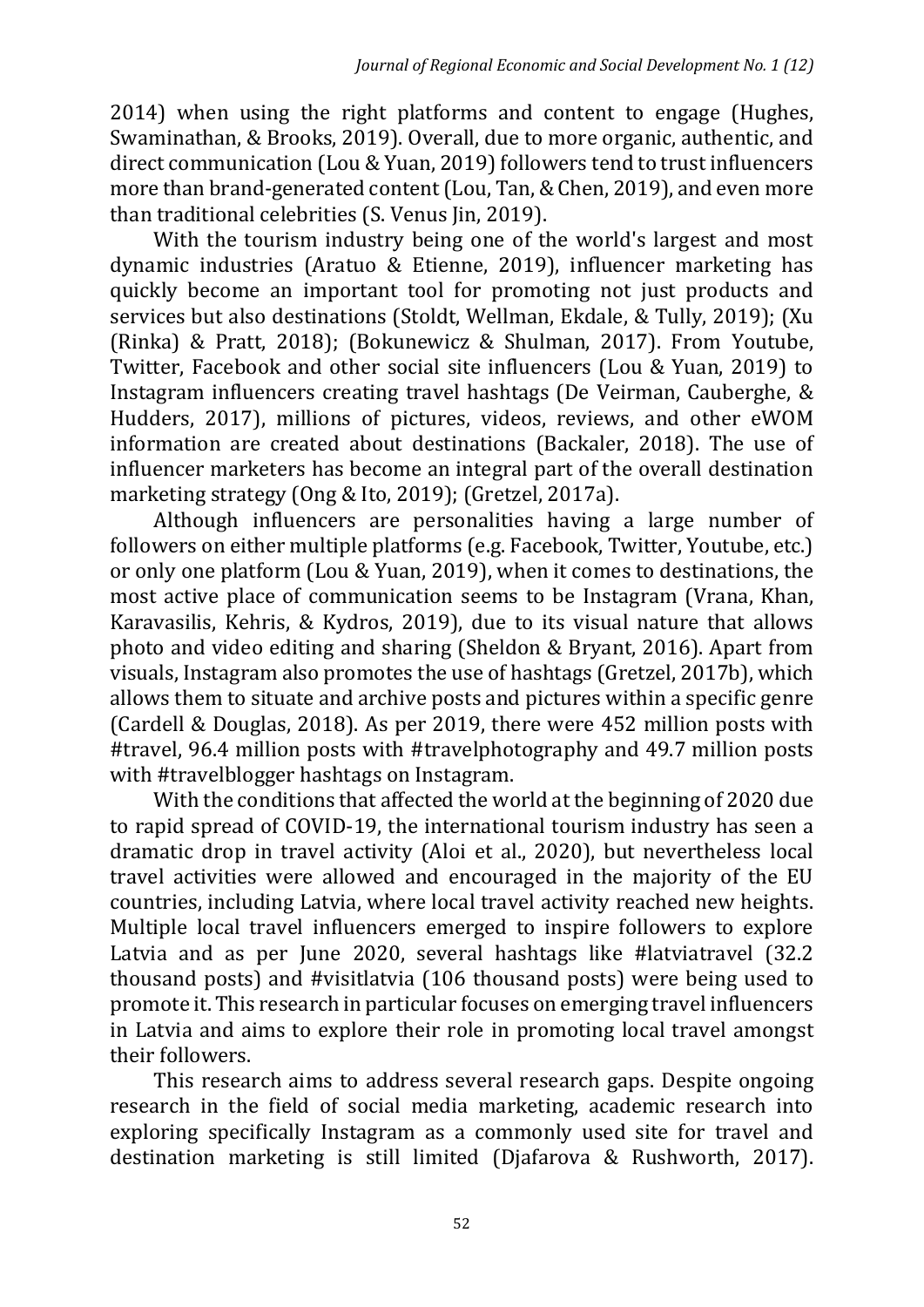Moreover, a limited number of studies that explore the particular social media site focus on the visual content (Geurin-Eagleman & Burch, 2016), and the majority of the research has a commercial perspective. Social media and Instagram in particular as a tool is used by businesses to promote their products and services (Abed, 2018), build brand relationships with customers (De Veirman et al., 2017), and promote products and services (Abidin, 2016). This research focuses on emerging individual influencers which rather than promoting commercial interests, promote advice (Casaló, Flavián, & Ibáñez-Sánchez, 2018), with special focus on local tourism promotion via organic content produced by individual influencers that are also locals (Paül i Agustí, 2018). Finally, the current study focuses on local tourism influencers on Instagram in Latvia, previously less explored countries in academic literature. Therefore, the aim of this research is to explore emerging travel influencers that promote local tourism in Latvia. The main research questions are: (1) what are the types and categories of pictures shared by travel influencers in Latvia that aim to promote local tourism, (2) what are the followers' engagement rates for pictures shared by travel influencers in Latvia, (3) what are the categories and types of pictures that have the highest engagement rates.

## **Literature review. Influencer marketing in Latvia**

Holders of social accounts with thousands of measurable loyal followers are called digital influencers because their accumulated audience and ability to mobilize their followers to perform actions when needed is given the value of a marketing channel (Abolins, 2018). Influencer marketing is a new approach to marketing, where sales forces both understand and support it. It directly addresses the most common sales barriers within prospective customers and focuses attention on those individuals who advise decision-makers. These people are called influencers, and they are as crucial to the sales process as the prospects themselves (Brown & Hayes, 2008).

There are some companies that are already extremely effective in identifying and working with their major influencers, yet the sector is still emerging. The traditional marketing is one-way communication, however, with technology, the emergence of influencers becomes possible. Influence requires interaction, and the host of emerging social media enables influence to be exerted across a global audience. Social media include the online technologies and techniques that people use to share opinions, insights, experiences and perspectives (Brown & Hayes, 2008).

Influencer marketing is a relatively new and emerging trend in Latvia. Only a rare digital influencer in Latvia has the content capacity and high-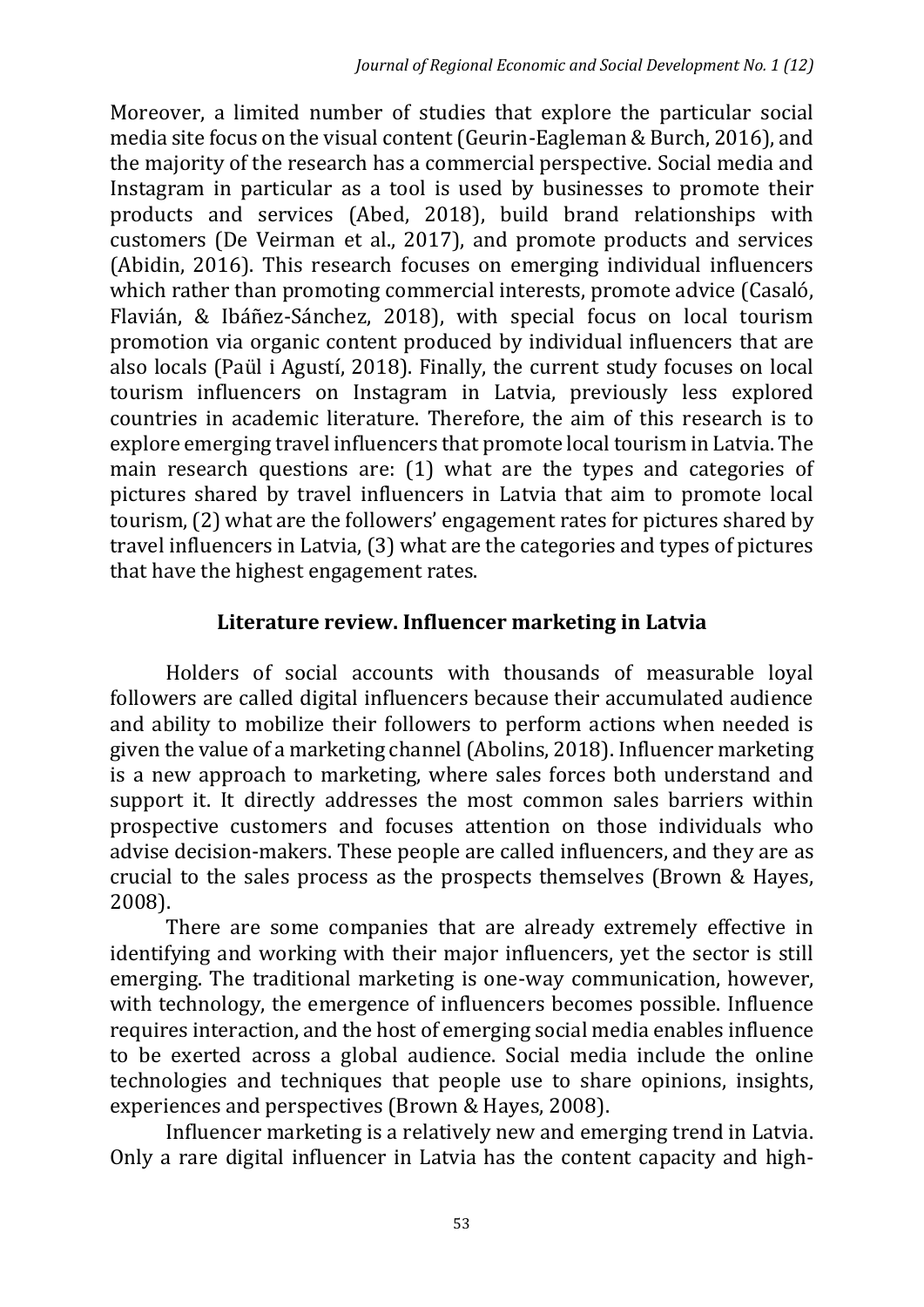quality follower base that would ensure the advertiser's expected return. To order to develop it and attract new, young influencers, many forums, summits and conferences on this topic have been organized in the last three years. Some companies actively use the services of local influencers, attracting them to participate in the development or promotion of a new product. The panel discussion "Influencer Marketing in Latvia: Reality"in the Riga Comm conference, which took place on October 12, 2018, was dedicated to the topic of Marketing of Digital Influencers in Latvia. The panel discussion was attended by Artūrs Mednis, head of New Black, Denis Ševeļevs, a project manager for influencer communications in Golin Riga, and Maya Armaneva, a full-time influencer.

On September 19, 2019 at the Latvian National Library (LNL) the educational event "Influencer Literacy" was organized by LNL in collaboration with the University of Latvia, the Faculty of Social Sciences, the Latvian National Commission of UNESCO and the office of the Nordic Council of Ministers in Latvia. The expert's discussion and lecture was dedicated to the nature of the new profession, as well as the importance of media literacy, so that users of social networks can more critically evaluate the consumed content and its impact, for example, when buying the audiovisual content that they see (Zarāne, 2019).

The second biggest event that happened in November 2019 in Latvia was The Women in Travel Summit (WITS). During this event, women travel influencers, bloggers, and industry members come together for a weekend of sharing travel experiences, informative programming, and targeted networking. It was the sixth year that the summit brought together travel's top talent to discuss future innovations, build dynamic collaborations, and change the travel industry worldwide, all while supporting and empowering a diverse community. WITS was organized by Wanderful, a top network for women travellers with a reach of over 40k worldwide (Luper, 2019).

The last and the biggest event that attracted 29,000 people, including industry professionals, was Balttour - the largest Tourism Industry Trade fair that is taking place every year in Riga, Latvia. On January 29, People Work hosted the Business Forum of the region's leading travel trade fair Balttour 2020, where 169 tourism professionals and marketing specialists discussed the current affairs and trends in tourism, influencer marketing, youth travel habits and the industry's best practices ("Par tūrisma aktualitātēm diskutēs "Balttour" forumā", 2020). Artūrs Mednis, a founder of New Black Agency, a new media and digital marketing expert, offered an original presentation on trends in influencer marketing. Specialists discussed the practical influencer marketing in Latvia, promoting various tourism offers, best examples and experience.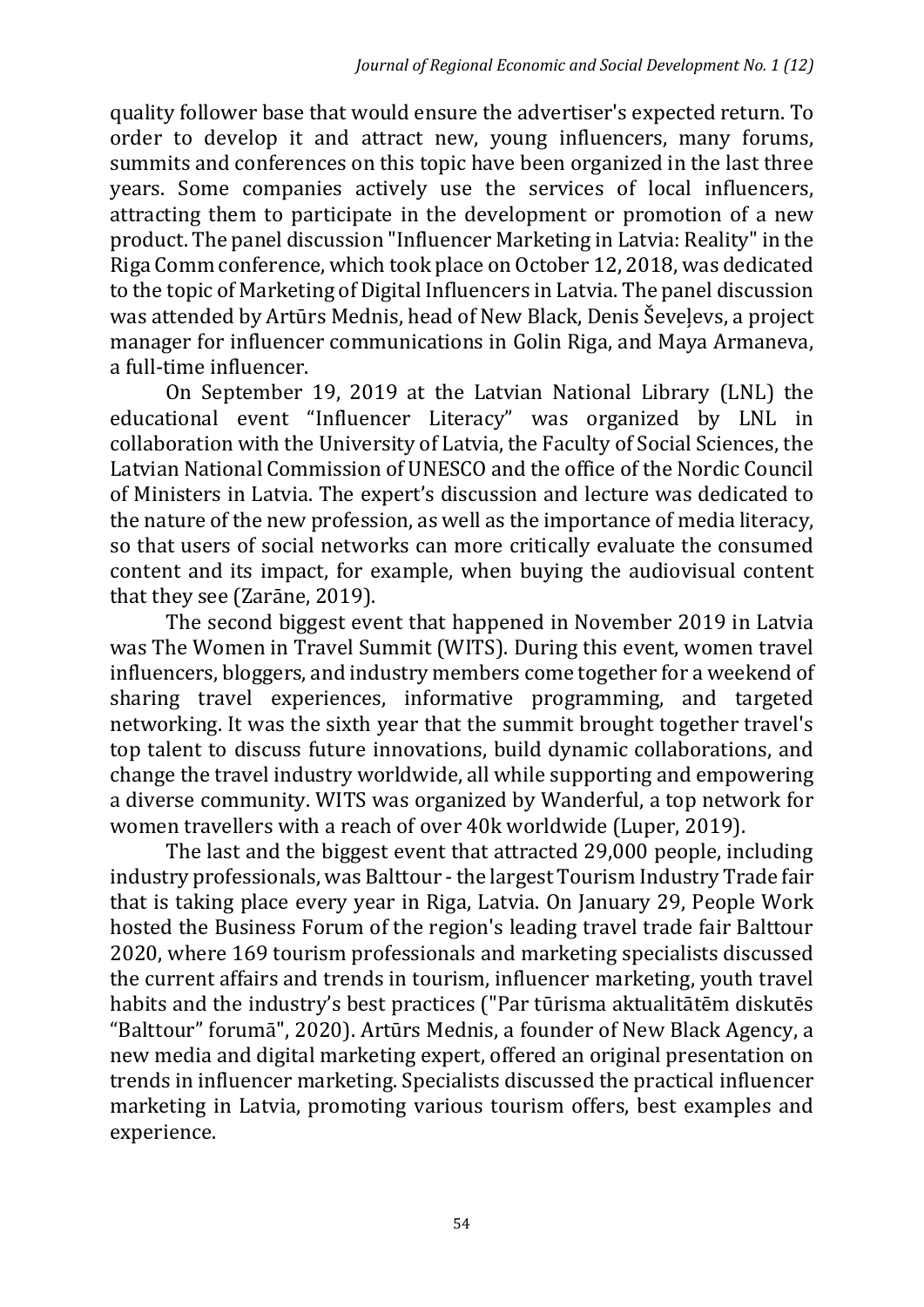#### **Travel influencers as marketers for destinations**

Social media has presented another degree of individual impact where individuals can establish and add to worldwide networks that cannot be coordinated in the physical world (Rowett, 2019). Travel and tourism is one of the sectors in which influencers have become especially prominent. In the travel and tourism industry, influencers can be used to attract more or different kinds of tourists to a given geographical area and to shape the impression of the destination, among different purposes (Femenia-Serra & Gretzel, 2020). Although there is no consensus regarding the definition of travel influencers, the commonly used definition explains: "the travel influencer is a person that promotes destinations, services or products, associated with travel by leveraging their social media influence" (Stainton, 2020). Influencer marketing in travel and tourism is on the importance of word-of-mouth. Interpersonal communications were recognized long ago as influential in the tourism industry. (Litvin, Goldsmith & Pan, 2008) Most influencers in Latvia are nano and micro-influencers. It means that their number of subscribers is 1000 - 5000 and 5000 - 20 000. Such influencers have stronger connections with their audience. They usually attract an audience with specific interests (for example, tourism), and since they publish for a smaller audience, they can get more involvement for the post (The State of Influencer Marketing on Instagram in the Baltic States: Estonia, Latvia and Lithuania, 2019). The engagement rate (ER) of these influencers is higher. Travel influencers in Latvia are in 3rd place, after Lifestyle and Photography, with an ER of 4.51% According to the statistics, the ER of nanoinfluencers in Latvia is 7.80% and of Micro-influencers is 2.93%. The main influencers in Latvia are women aged 18 to 34 years.

On November 5, the Association of Bloggers and Influencers in Latvia was founded, which would unite industry professionals as well as novice bloggers whose activities meet high-quality standards and professional ethics ("В Латвии основана Ассоциация блогеров и инфлюенсеров", 2018). Digital marketing experts Artūrs Mednis and Deniss Ševeļovs admitted that there could be about ten influencers in Latvia, for whom the creation of sponsored content, mostly on Instagram has become a full-time job and the main source of income, while the other several hundred individuals earn in their free time from normal work.

#### **Follower engagement to influencers' content**

Nowadays, organizations as well as destinations, recognize the value of social networks and engagements towards their business success (Dolan, Conduit, Fahy, & Goodman, 2016) and influential people have become a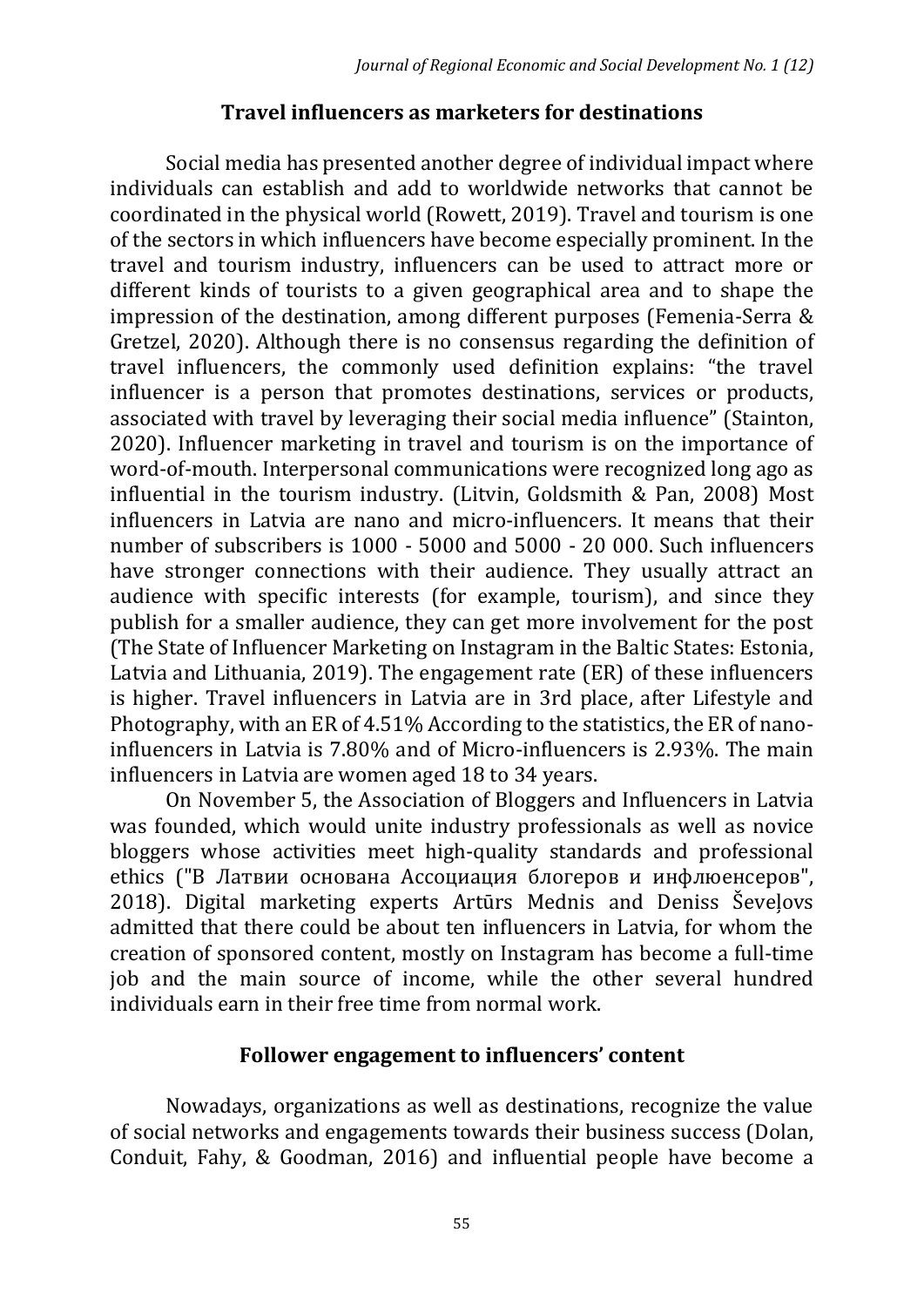rather important part of society - some like to monitor their content. Not all the social interactions are considered engagement, as it is driven by information consumption, interest immersion, a sense of presence, and social interaction (B. G. Smith & Gallicano, 2015). Comments and shares can be seen as a more reliable source of measuring engagement with users (Chugh, Patel, Patel, & Ruhi, 2019). In business context, social media engagement is a tool that allows us to develop business relationships (Hollebeek, 2019) and relationships with customers (Liu et al., 2015).

#### **Methodology**

The aim of the current study is to explore local travel influencers as promoters of local travel in Latvia via posts on Instagram. The primary data source for the research is content created by the identified travel influencers that primarily promote local travel in Latvia, and consists of pictures shared, their classification, location, likes and comments. For the purpose of the study, a database of local travel influencers was created. The authors selected influencers with more than 1000 active posts, with an average of 5 posts per week on Instagram as per June 2020, which allows to select the most active members. Four Instagram influencers were selected for the current study with 925, 1126, 1170 and 1637 posts, respectively. Then, the latest 100 posts with pictures from Latvia (excluding posts shared from other locations and videos) from each influencer were selected and included in the study sample. The main methods applied for the study were content (Tiggemann & Zaccardo, 2018) and visual content analysis (L. R. Smith & Sanderson, 2015). To categorize photos, the authors followed previous research (Kuhzady & Ghasemi, 2019) and grouped posts into 13 categories, namely 1) Modern Architecture, 2) Art Object/Statue, 3) Festival/Ritual, 4) Food/Restaurant, 5) Leisure Activity/Facility, 6) Nature/Nature Landscape, 7) Urban Landscape, 8) Religious Building/Object, 9) Traditional Art Work/Object, 10) Traditional or Historic Building, 11) Transport/Infrastructure, 12) Ordinary Scene, and 13) Other.

#### **Results and findings**

For the purpose of analysis for this study, 400 pictures from emerging influencers were retrieved and coded to include in the analysis. The engagement rate varies and depends on the number of likes and comments under a particular post, it means, that it is not affected by the external factors. Only the pictures that were taken in Latvia were included for the study. Content and visual content analysis was applied and pictures were classified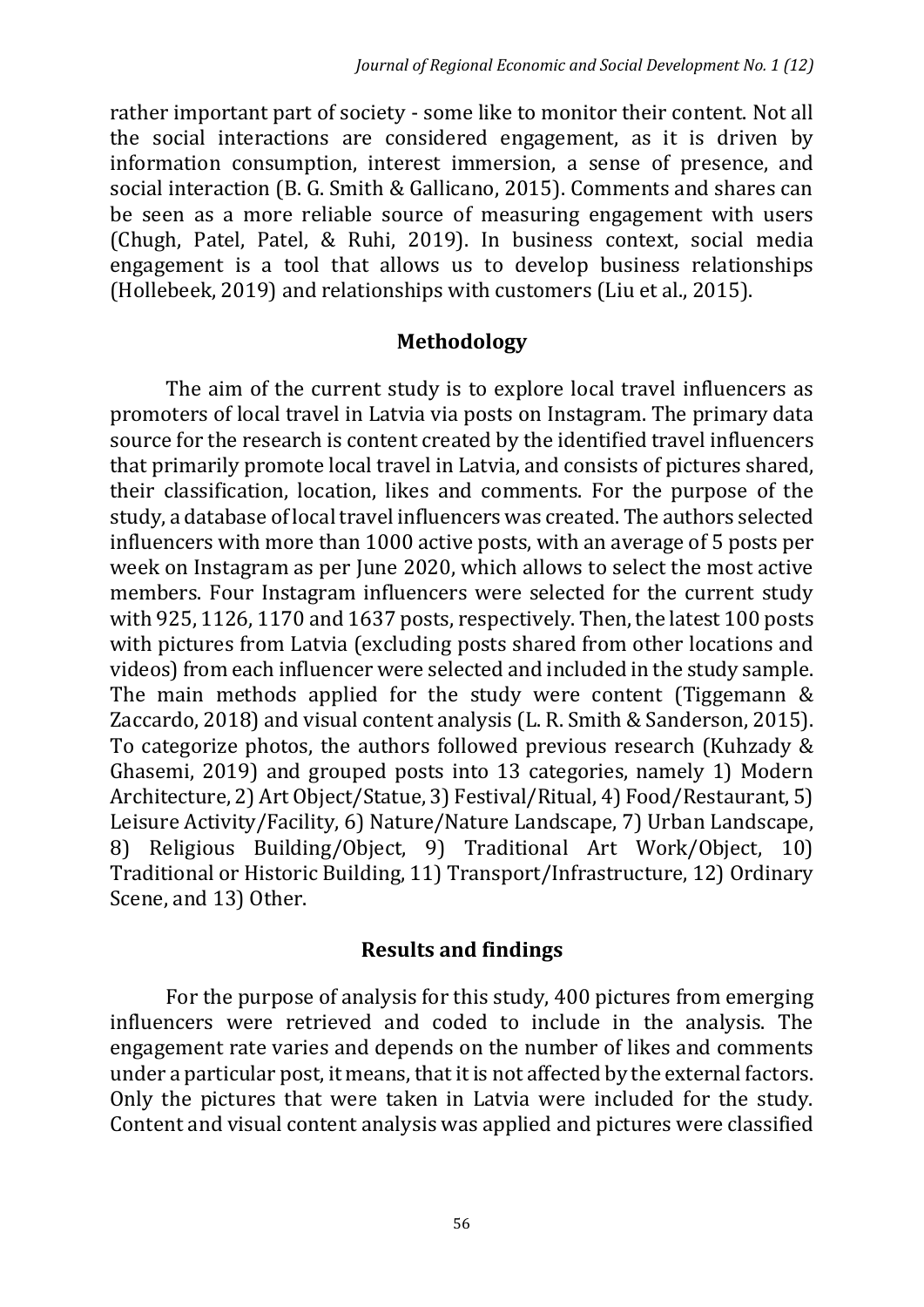into one of the twelve groups. For the purpose of answering the first research question, a frequency analysis is presented in Table 1.

| Group |              | Classification    |     | FrequencyPercentage | Group         | Classification           |
|-------|--------------|-------------------|-----|---------------------|---------------|--------------------------|
|       | Modern       | 20                | 5   |                     | Modern        | 170                      |
| 2     | Architecture |                   |     |                     | Architecture  |                          |
|       | Art Object/  | 41                | 10  | 2                   | Art Object/   |                          |
|       | Statue       |                   |     |                     | <b>Statue</b> |                          |
| 3     |              | Festival/Ritual   | 5   |                     |               | Festival/Ritual          |
| 4     |              | Food/Restaurant   | 18  | 5                   | 4             | Food/Restaurant          |
|       |              | Leisure           | 41  | 10                  |               | Leisure                  |
|       |              | Activity/Facility |     |                     |               | <b>Activity/Facility</b> |
| 16    |              | Nature/Nature     | 134 | 34                  | 16            | Nature/Nature            |
|       |              | Landscape         |     |                     |               | Landscape                |

**Table 1. Frequency of categories** (compiled by the authors)

From the frequency analysis above, it is very clear that emerging travel influencers place a great emphasis on sharing pictures with nature and natural landscape scenes, which contributes to 134 out of 400 pictures included in the analysis. Other types of pictures (mostly selfies, selfreflections, one's own family) were shared 46 times and contributed to a total of 12% of the pictures. Several leisure activities and facilities, including nature walks, water sports, sport facilities were shared 41 times, as well as art objects and statues. Traditional and historical buildings like palaces, village houses, historical city centres around all regions from Latvia contributed to 9% of total pictures. Pictures of modern architecture, mostly from capital Riga, with scenes of a national library, coast and other significant modern architectural buildings and scenes were shared 20 times as well as food and restaurant images (5%). The rest of the pictures from categories like transport, infrastructure, religious buildings and objects, festivals and rituals, and others contribute to 16% of total pictures shared on Instagram by emerging travel influencers that promote local travel in Latvia. It is important to note that the pictures shared are from all regions of Latvia.

The second research question deals with engagement towards shared pictures from the followers' in the form of likes and comments. The standard formula of social media engagement was used for this study, where an engagement rate is calculated as a sum of picture likes and comments, divided by the number of followers and multiplied by a hundred. (The State of Influencer Marketing on Instagram in the Baltic States: Estonia, Latvia and Lithuania, 2019). The summary of engagement indicators is presented in Table 2.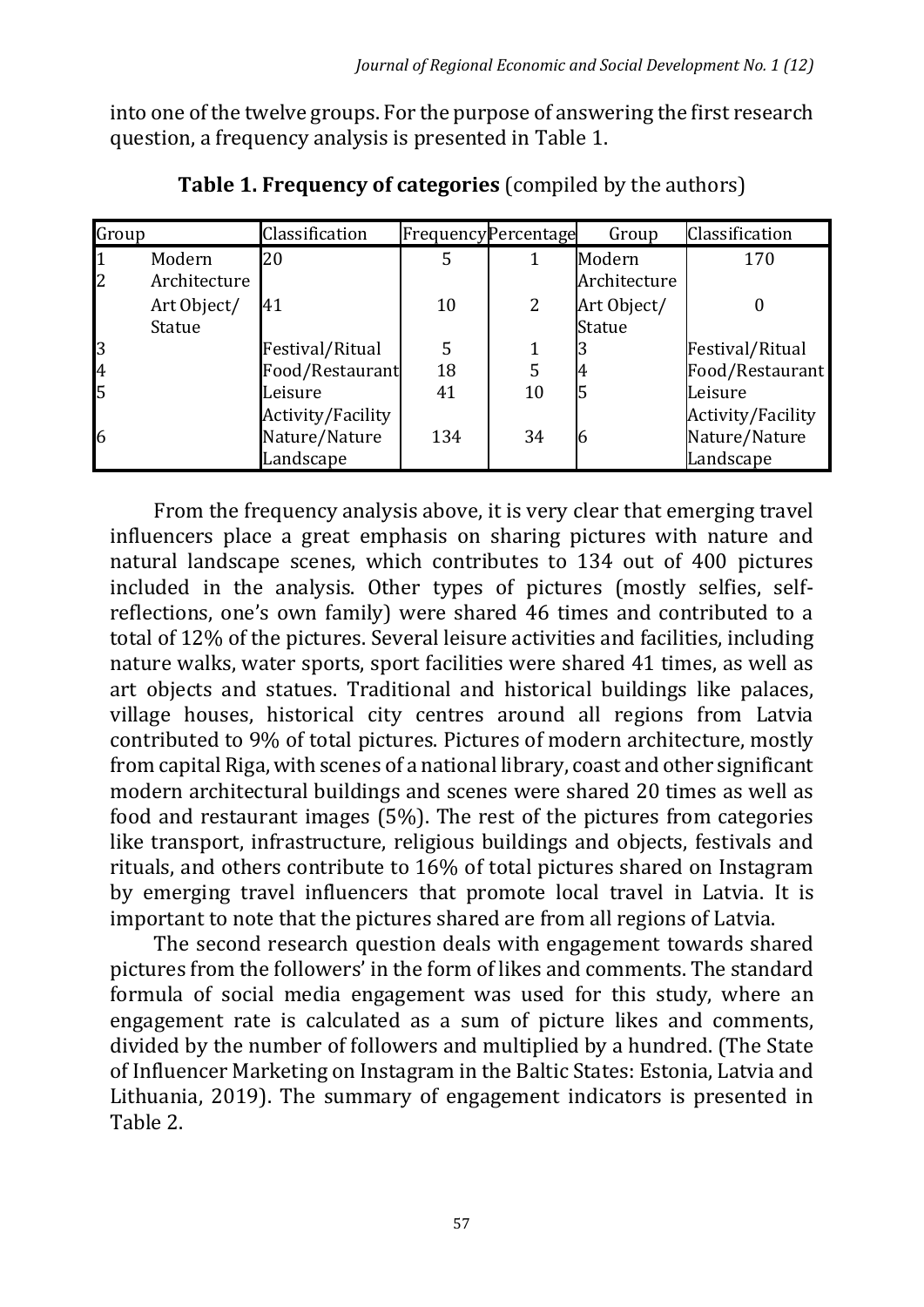| Influencer | Number<br><sub>of</sub><br>followers | The average<br>number of<br>likes per<br>picture | The average<br>number of<br>comments<br>per picture | The average<br>engagement<br>rate | Influencer |
|------------|--------------------------------------|--------------------------------------------------|-----------------------------------------------------|-----------------------------------|------------|
| 1050       | 84                                   | 2.71                                             | 8.21                                                |                                   | 170        |
| 2<br>9989  | 446                                  | 64.85                                            | 5.12                                                | 2                                 |            |
| 3          | 1638                                 | 85                                               | 5.25                                                | 6.99                              | 3          |
| l4         | 12258                                | 283                                              | 9.86                                                | 2.39                              |            |
| Average    | 6234                                 | 225                                              | 20.67                                               | 5.68                              | Average    |
| Influencer | Number                               | The average                                      | The average                                         | The average                       | Influencer |
|            | Ωf                                   | number of                                        | number of                                           | engagement                        |            |
|            | followers                            | likes per                                        | comments                                            | rate                              |            |
|            |                                      | picture                                          | per picture                                         |                                   |            |

**Table 2. Picture engagement by influencer** (compiled by the authors)

The four emerging travel influencers have on average 6 thousand followers, although there is a large variation in the number of followers from 1 to 12 thousand. In this research, the frequency of posts does not affect the engagement rate. The average number of likes and comments indicate that there are on average 10 times more likes than comments. Therefore, the average engagement rate is 5.68, showing that followers in Latvia have a medium activity and tendency to respond to the posts. Interestingly, the lower the number of followers an influencer has, the higher engagement rate it has, and influencers with 12 thousand followers, therefore, have the lowest engagement rate amongst all standing at 2.39. On the other hand, the influencer with the lowest number of followers has the highest engagement rates.

In regard to the third research question, which deals with engagement rates per picture categories, Figure 1 is prepared to analyse followers' engagement within previously defined categories of pictures.



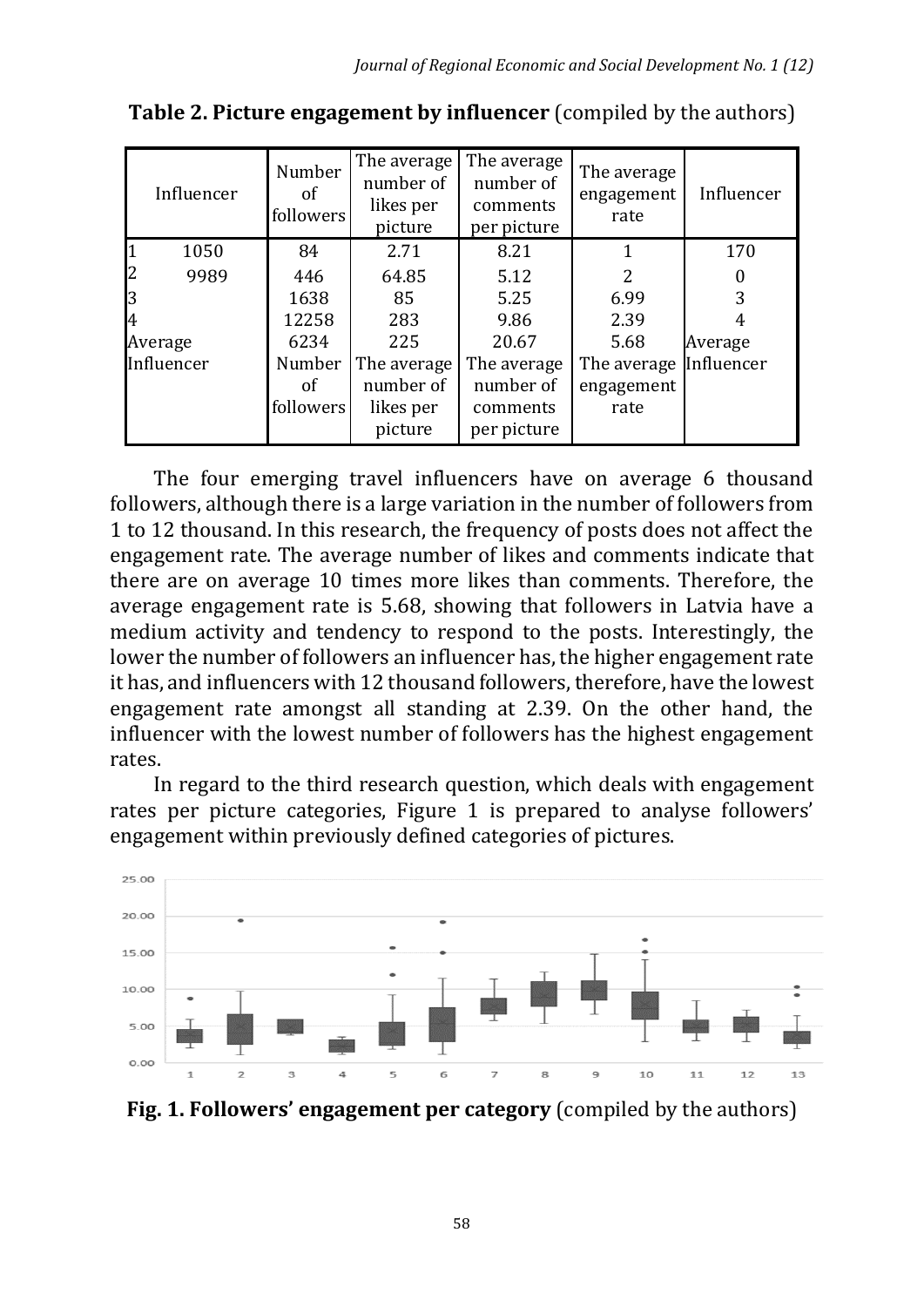Despite the fact that nature and nature landscapes category has the largest number of pictures shared by influencers, it does not have an as high number of engagement as the categories of traditional artwork/object, religious buildings/objects, and traditional or historic buildings, which are the three categories of shared pictures that followers have engaged the most. The lowest engagement is for food / restaurant and other pictures (selfies, one's own family, self-reflections) and modern architecture. The implications of these findings will be discussed further on.

### **Conclusions and discussions**

The purpose of the current research was to explore emerging travel influencers that promote local tourism in Latvia. For the purpose of this study, four emerging travel influencers were identified on Instagram and the last 100 posts shared from Latvia were retrieved and combined in the database (total of 400 posts). Moreover, posts were classified in 12 categories and analysis tools were applied.

The travel influencer sector is still emerging in Latvia, there are currently over 10 accounts on Instagram that local influencers have, and these accounts relate to the travel and tourism industry. However, the study has shown that even with a small amount of such influencers, people are still interested in travelling across Latvia and sharing their photos to influence followers. Compared with world well-known tourism influencers, Latvian tourism influencers have a smaller audience and recognition. Despite the small number of tourism influencers in Latvia, they do a great job and attract a considerable amount of followers to their Instagram accounts. The four travel influencers included in this study have totally 25 thousand followers on Instagram.

The first research question is: what are the types and categories of pictures shared by travel influencers in Latvia that aim to promote local tourism. In terms of travel and tourism, typical Latvians are not particularly interested in observing and following the influencers whose posts are made in places that everyone knows about. By posting this content, influencers tend to annoy their followers. Followers want to see something new, something less familiar, or less explored when it comes to tourism. They are more interested in learning and discovering new places to travel around Latvia than about all the long-known ones. It is interesting to note that in the posts published, there were landscapes and nature, which were less familiar to a typical Latvian. Influencers are focused on attracting the attention of followers, as a consequence of the publication of places less known in Latvia. The analysis of the 400 posts shared by emerging travel influencers shows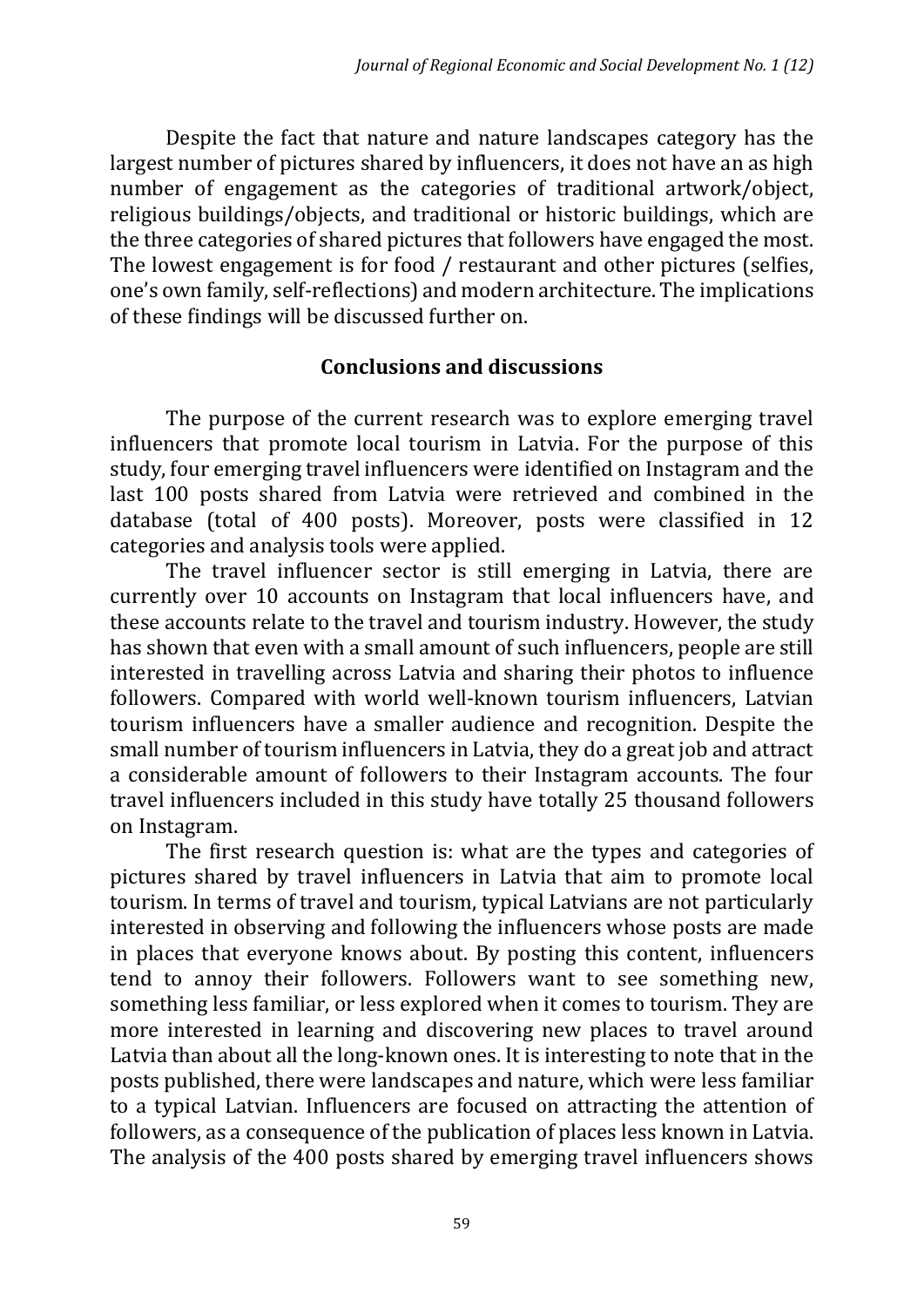that the majority of posts shared were the pictures of nature and landscape, which is typical for travel influencers ((Yılmaz, Sezerel, & Uzuner, 2020). A smaller number of posts were pictures of other categories (selfies, family etc.), art objects/statues, and nature activities/facilities.

Secondly, the research question regarding what is the followers' engagement rates for pictures shared by travel influencers in Latvia was analysed. Engagement rates per picture were calculated from information retrieved from Instagram (picture likes, comments and total number of followers), and an analysis reveals that influencers have average rates of engagement, and moreover influencers with a lower number of followers have a higher number of engagement, which is in line with previous studies revealing that organic accounts and posts have higher effectiveness (Aydin, 2020). The average engagement rate for four influencers was 5.68, while the engagement rate for the account with the lowest number of followers was 8.21.

Finally, the third research question is what are the categories and types of pictures that have the highest engagement rates? An analysis reveals that traditional artwork/object, religious buildings/objects, and traditional or historic buildings are the categories achieving the highest engagement rate. Previous studies reveal that traditional ethnography allows us to create authentic travel accounts on social media (Miotti, 2019), which is one of the reasons to explain high activity towards traditional and religious posts.

Several implications can be drawn from the results of the current study. First, it is suggested that travel influencers achieve a variety in their posts to attract a wider local audience. Currently, the majority of the posts are nature/nature landscape, but these are not the posts having the highest engagement. Influencers should share their pictures from a variety of categories, including traditional places, buildings, art, objects and religious attractions that have higher follower engagement. Given this research, it is recommended that in order to achieve higher engagement, influencers should focus on organic and authentic content that would allow them to stand out from the majority of traditional influencer accounts that share similar information and travel destinations. Finally, travel influencers have a chance to become international promoters of Latvian travel destinations and have international recognition if they work towards content that attracts the attention of international travellers.

The current study has several limitations. It only focuses on emerging travel influencers in Latvia that actively work on Instagram and last 100 posts from four travel influencers were included in analysis, which limits the scope of the study results. A wider geographical area and a larger number of influencers and posts can be considered for future studies.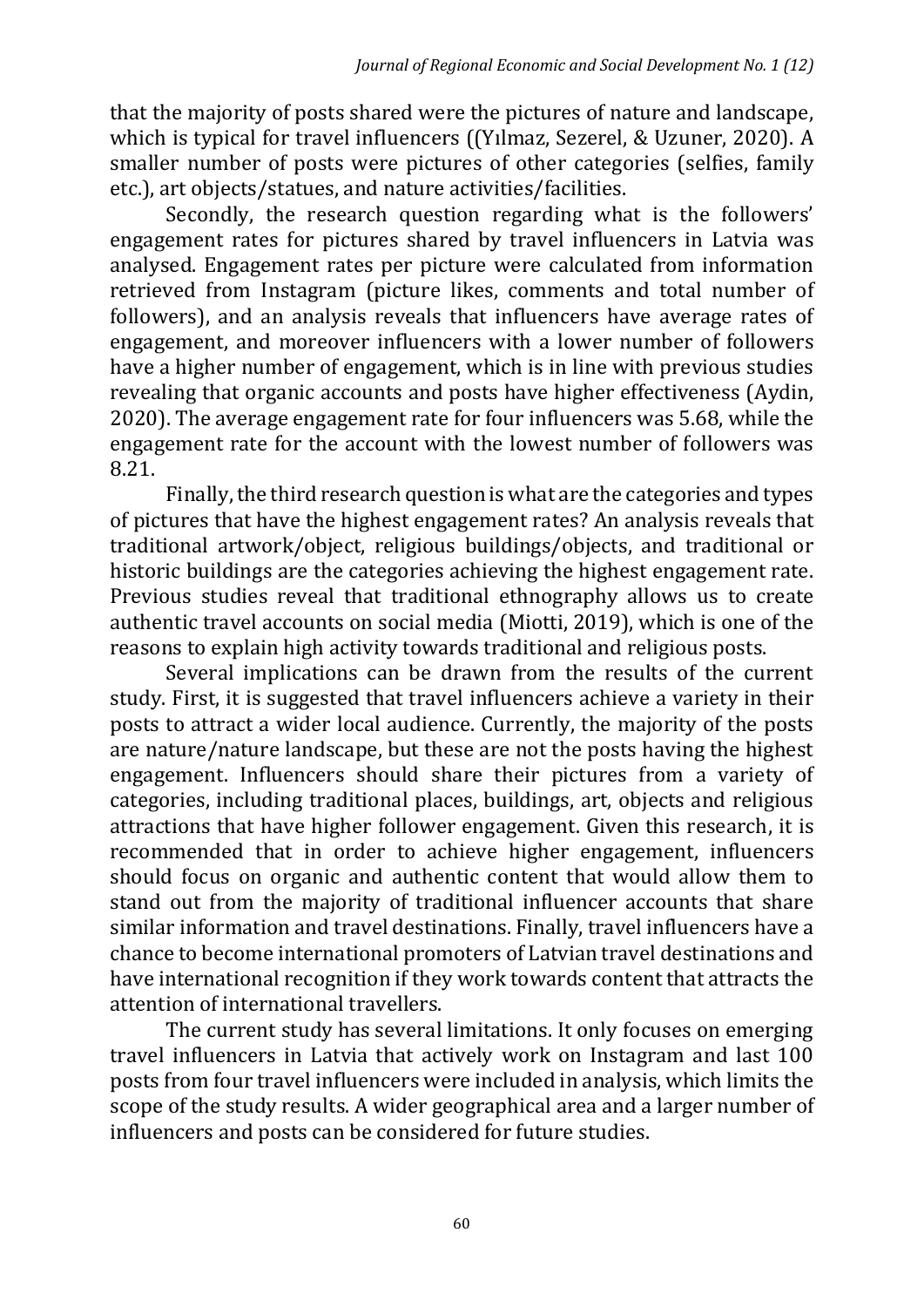#### **References**

- 1. A.W. Olsen & Partners. (2019). *The State of Influencer Marketing on Instagram in the Baltic States: Estonia, Latvia and Lithuania* [Ebook] (pp. 5, 11,14-16). Riga.
- 2. Abed, S. (2018). An empirical examination of Instagram as an s-commerce channel. *Journal of Advances in Management Research*, 15(2), 146–160.
- 3. Abidin, C. (2016). Visibility labour: Engaging with Influencers' fashion brands and# OOTD advertorial campaigns on Instagram. *Media International Australia*, 161(1), 86–100.
- 4. Abolins, U. (2018). *Digitālo influenceru mārketings Latvijā: problēmu mākts un laipošana krēslas zonā* [Blog]. Retrieved from https://www.linkedin.com/pulse/digit%C4%81lo-influencerum%C4%81rketings-latvij%C4%81-probl%C4%93mu-m%C4%81kts-uldisabolins/
- 5. Aloi, A., Alonso, B., Benavente, J., Cordera, R., Echániz, E., González, F., Sañudo, R. (2020). Effects of the COVID-19 Lockdown on Urban Mobility: Empirical Evidence from the City of Santander (Spain). *Sustainability: Science Practice and Policy*, 12(9), 3870.
- 6. Aratuo, D. N., & Etienne, X. L. (2019). Industry level analysis of tourism-economic growth in the United States. *Tourism Management*, 70, 333–340.
- 7. Aydin, G. (2020). Social media engagement and organic post effectiveness: A roadmap for increasing the effectiveness of social media use in hospitality industry. *Journal of Hospitality Marketing & Management*, 29(1), 1–21.
- 8. Backaler, J. (2018). What's Coming: The Future of Influencer Marketing. *In Digital Influence* (pp. 187–201). Springer.
- 9. Bokunewicz, J. F., & Shulman, J. (2017). Influencer identification in Twitter networks of destination marketing organizations. *Journal of Hospitality and Tourism Technology,* 8(2), 205–219.
- 10. Booth, N. (2011). Mapping and leveraging influencers in social media to shape corporate brand perceptions. *Corporate Communications: An International Journal*, 16(3), 184–191.
- 11. Brown, D., & Hayes, N. (2008). *Influencer Marketing*. Routledge.
- 12. Cardell, K., & Douglas, K. (2018). Visualising lives: 'the selfie' as travel writing. *Studies in Travel Writing*, 22(1), 104–117.
- 13. Casaló, L. V., Flavián, C., & Ibáñez-Sánchez, S. (2018). Influencers on Instagram: Antecedents and consequences of opinion leadership. *Journal of Business Research*. doi: 10.1016/j.jbusres.2018.07.005
- 14. Charlton, A. B., & Cornwell, T. B. (2019). Authenticity in horizontal marketing partnerships: A better measure of brand compatibility. *Journal of Business Research,* 100, 279–298.
- 15. Childers, C. C., Lemon, L. L., & Hoy, M. G. (2019). # Sponsored# Ad: Agency Perspective on Influencer Marketing Campaigns. *Journal of Current Issues & Research in Advertising,* 40(3), 258–274.
- 16. Chugh, R., Patel, S. B., Patel, N., & Ruhi, U. (2019). Likes, comments and shares on social media: exploring user engagement with a state tourism Facebook page. *International Journal of Web Based Communities*, 15(2), 104–122.
- 17. De Veirman, M., Cauberghe, V., & Hudders, L. (2017). Marketing through Instagram influencers: the impact of number of followers and product divergence on brand attitude. *International Journal of Advertising*, 36(5), 798–828.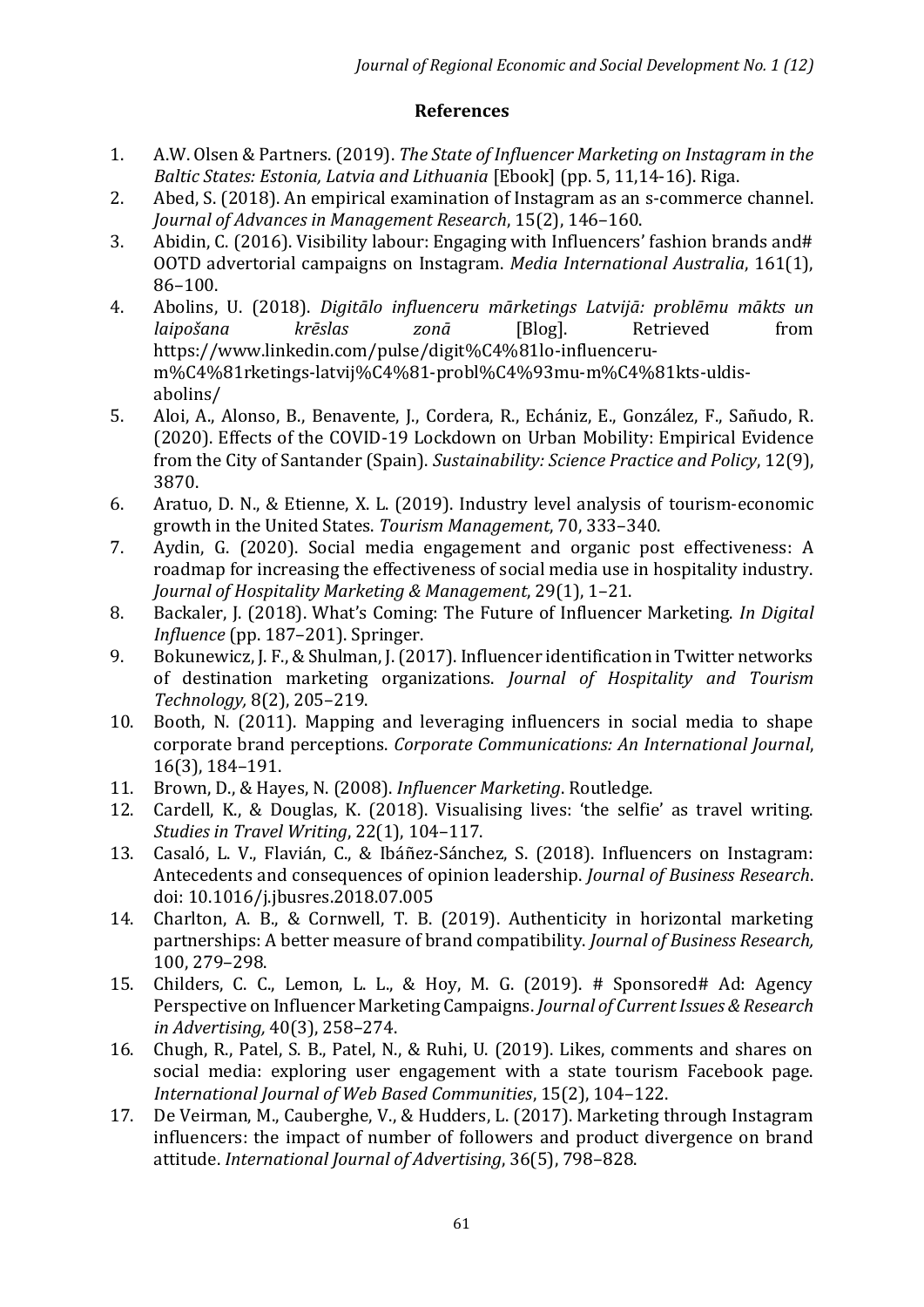- 18. Djafarova, E., & Rushworth, C. (2017). Exploring the credibility of online celebrities' Instagram profiles in influencing the purchase decisions of young female users. *Computers in Human Behavior*, 68, 1–7.
- 19. Dolan, R., Conduit, J., Fahy, J., & Goodman, S. (2016). Social media engagement behaviour: a uses and gratifications perspective. *Journal of Strategic Marketing*, 24(3-4), 261–277.
- 20. Evans, N. J., Phua, J., Lim, J., & Jun, H. (2017). Disclosing Instagram Influencer Advertising: The Effects of Disclosure Language on Advertising Recognition, Attitudes, and Behavioral Intent*. Journal of Interactive Advertising*, 17(2), 138–149.
- 21. Ferguson, R. (2008). Word of mouth and viral marketing: taking the temperature of the hottest trends in marketing*. Journal of Consumer Marketing*, 25(3), 179–182.
- 22. Freberg, K., Graham, K., McGaughey, K., & Freberg, L. A. (2011). Who are the social media influencers? A study of public perceptions of personality. *Public Relations Review,* 37(1), 90–92.
- 23. Garcia-Morales, V. J., Martín-Rojas, R., & Lardón-López, M. E. (2018). Influence of social media technologies on organizational performance through knowledge and innovation. *Baltic Journal of Management*. doi:10.1108/bjm-04-2017-0123
- 24. Geurin-Eagleman, A. N., & Burch, L. M. (2016). Communicating via photographs: A gendered analysis of Olympic athletes' visual self-presentation on Instagram. *Sport Management Review*, 19(2), 133–145.
- 25. Gretzel, U. (2017a). Influencer marketing in travel and tourism. In Advances in Social Media for Travel, *Tourism and Hospitality* (pp. 147–156). Routledge.
- 26. Gretzel, U. (2017b). # travelselfie: a netnographic study of travel identity communicated via Instagram. *In Performing Cultural Tourism* (pp. 129–142). Routledge.
- 27. Hollebeek, L. D. (2019). Developing business customer engagement through social media engagement-platforms: An integrative S-D logic/RBV-informed model. *Industrial Marketing Management*, 81, 89–98.
- 28. Hughes, C., Swaminathan, V., & Brooks, G. (2019). Driving Brand Engagement Through Online Social Influencers: An Empirical Investigation of Sponsored Blogging Campaigns. *Journal of Marketing*, 83(5), 78–96.
- 29. Jin, S. V. (2019). Instafamous and social media influencer marketing. *Marketing Intelligence & Planning,* 37(5), 567–579.
- 30. Jin, S. V., & Ryu, E. (2019). Celebrity fashion brand endorsement in Facebook viral marketing and social commerce: Interactive effects of social identification, materialism, fashion involvement, and opinion leadership. *Journal of Fashion Marketing and Management: An International Journal*, 23(1), 104–123.
- 31. Kuhzady, S., & Ghasemi, V. (2019). Pictorial Analysis of the Projected Destination Image: Portugal on Instagram. *Tourism Analysis*, 24(1), 43–54.
- 32. Leal, G. P. A., Hor-Meyll, L. F., & de Paula Pessôa, L. A. G. (2014). Influence of virtual communities in purchasing decisions: The participants' perspective. *Journal of Business Research,* 67(5), 882–890.
- 33. Litvin, S. W., Goldsmith, R. E., & Pan, B. (2008). Electronic word-of-mouth in hospitality and tourism management. *Tourism Management*, 29(3), 458–468.
- 34. Liu, S., Jiang, C., Lin, Z., Ding, Y., Duan, R., & Xu, Z. (2015). Identifying effective influencers based on trust for electronic word-of-mouth marketing: A domainaware approach. *Information Sciences*, 306, 34–52.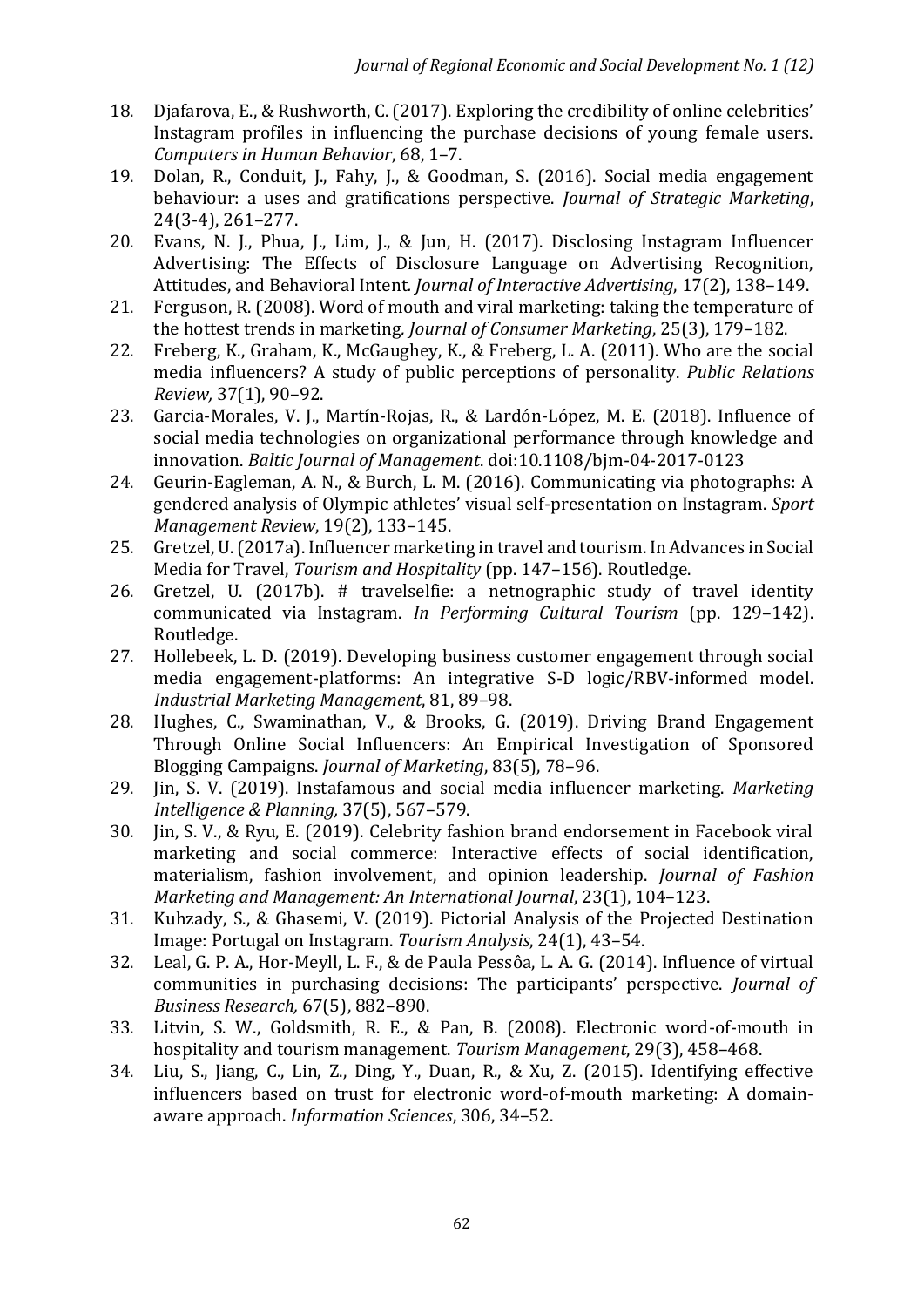- 35. Lou, C., & Yuan, S. (2019). Influencer Marketing: How Message Value and Credibility Affect Consumer Trust of Branded Content on Social Media. *Journal of Interactive Advertising,* 19(1), 58–73.
- 36. Lou, C., Tan, S.-S., & Chen, X. (2019). Investigating Consumer Engagement with Influencer- vs. Brand-Promoted Ads: The Roles of Source and Disclosure. *Journal of Interactive Advertising,* 1–18.
- 37. Luper, K. (2019). *Women in Travel Summit, Riga Latvia 2019* | *Hostel Management Discussion.* Retrieved from https://hostelmanagement.com/forums/women-travelsummit-riga-latvia-2019.html
- 38. Miotti, T. (2019). *HOW TO BE AUTHENTIC: a visual social semiotic approach to travel photography on Instagram*. Retrieved from http://lup.lub.lu.se/studentpapers/record/8987539/file/8987547.pdf
- 39. Ong, Y. X., & Ito, N. (2019). 'I Want to Go There Too!' Evaluating Social Media Influencer Marketing Effectiveness: A Case Study of Hokkaido's DMO. *In Information and Communication Technologies in Tourism* (pp. 132–144). Springer.
- 40. *Par tūrisma aktualitātēm diskutēs "Balttour" forumā.* (2020). Retrieved from http://www.balttour.lv/forum/en/news\_8.php
- 41. Paül i Agustí, D. (2018). Characterizing the location of tourist images in cities. Differences in user-generated images (Instagram), official tourist brochures and travel guides. *Annals of Tourism Research*, 73, 103–115.
- 42. Rowett, P. (2019). *Working with Digital Influencers in Tourism*. Retrieved from https://tourismeschool.com/blog/a-destination-marketers-guide-to-workingwith-digital-influencers/
- 43. Sheldon, P., & Bryant, K. (2016). Instagram: Motives for its use and relationship to narcissism and contextual age. *Computers in Human Behavior*, 58, 89–97.
- 44. Smith, B. G., & Gallicano, T. D. (2015). Terms of engagement: Analyzing public engagement with organizations through social media. *Computers in Human Behavior*, 53, 82–90.
- 45. Smith, L. R., & Sanderson, J. (2015). I' m Going to Instagram It! An Analysis of Athlete Self-Presentation on Instagram. *Journal of Broadcasting & Electronic Media*, 59(2), 342–358.
- 46. Stainton, D. (2020). *What is an Influencer? Travel Influencer Defined - Tourism Teacher*. Retrieved from https://tourismteacher.com/travel-influencer-definition/
- 47. Stoldt, R., Wellman, M., Ekdale, B., & Tully, M. (2019). Professionalizing and Profiting: The Rise of Intermediaries in the Social Media Influencer Industry. *Social Media + Society,* 5(1), 2056305119832587.
- 48. Tiggemann, M., & Zaccardo, M. (2018). 'Strong is the new skinny': A content analysis of# fitspiration images on Instagram. *Journal of Health Psychology*, 23(8), 1003– 1011.
- 49. Vrana, V., Khan, F., Karavasilis, G., Kehris, E., & Kydros, D. (2019). Indian Cultural Institutions on Instagram. *In Strategic Innovative Marketing and Tourism* (pp. 693– 701). Springer International Publishing.
- 50. Xu (Rinka), X., & Pratt, S. (2018). Social media influencers as endorsers to promote travel destinations: an application of self-congruence theory to the Chinese Generation Y. *Journal of Travel & Tourism Marketing*, 35(7), 958–972.
- 51. Yılmaz, M., Sezerel, H., & Uzuner, Y. (2020). Sharing experiences and interpretation of experiences: a phenomenological research on Instagram influencers. *Current Issues in Tourism*, 1–8.